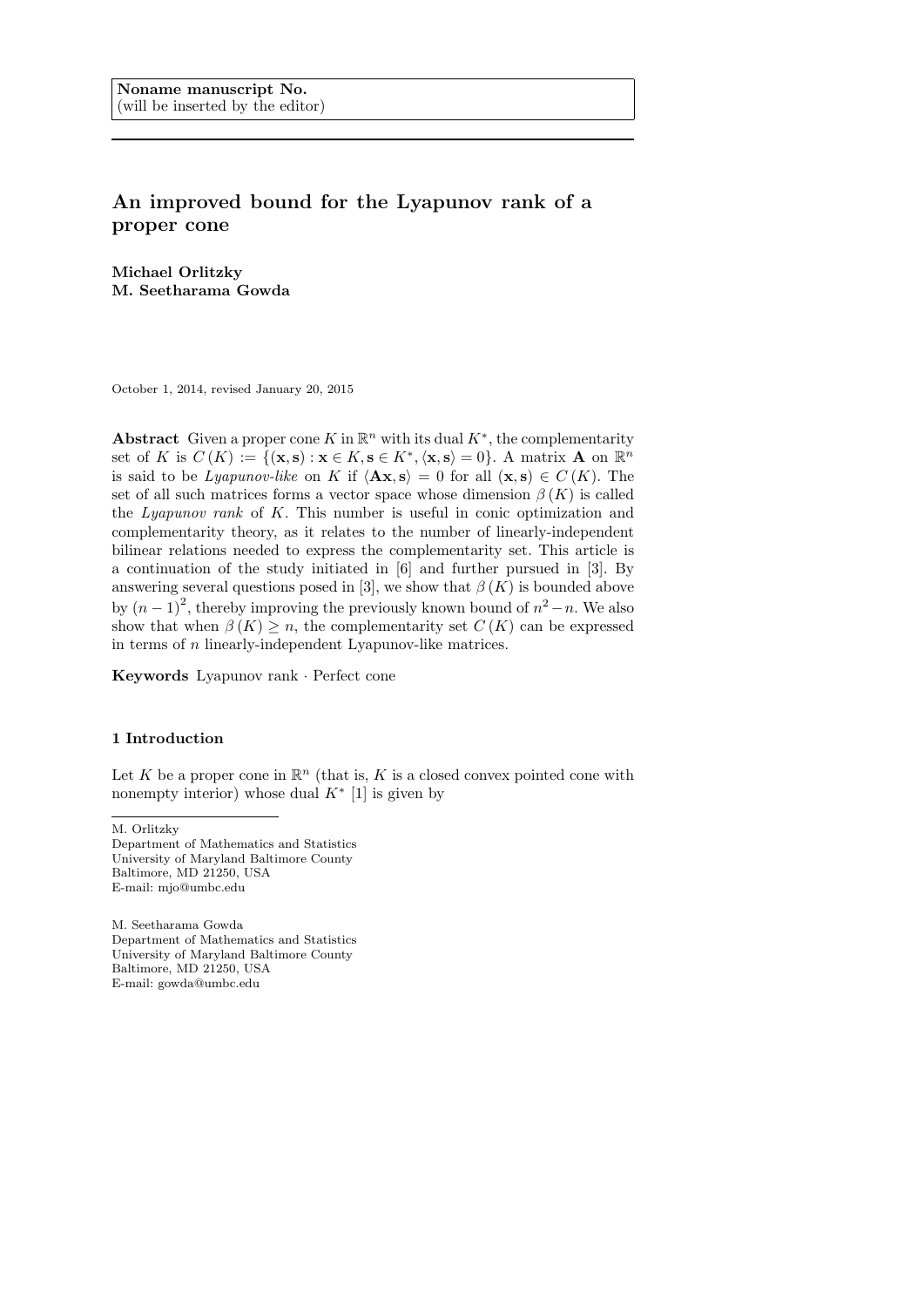$$
K^* := \{ \mathbf{y} \in \mathbb{R}^n : \forall \mathbf{x} \in K, \langle \mathbf{x}, \mathbf{y} \rangle \geq 0 \}.
$$

The complementarity set of  $K[6]$  is defined to be

$$
C(K) := \{ (\mathbf{x}, \mathbf{s}) : \mathbf{x} \in K, \mathbf{s} \in K^*, \langle \mathbf{x}, \mathbf{s} \rangle = 0 \}.
$$

Such a set arises in complementarity and conic optimization problems in the form of optimality conditions. In many of these problems, one solution strategy involves replacing the single equation  $\langle \mathbf{x}, \mathbf{s} \rangle = 0$  by a square system of "independent" equations. While this is not always possible, it is desirable to identify cones where this can be done. In order to quantify this, Rudolf et al. [6] introduce the concept of bilinearity rank of a cone. Gowda and Tao [3] showed that this rank could also be described by means of the so-called Lyapunovlike matrices on the cone, and renamed the rank as the Lyapunov rank. We say that a matrix  $\mathbf{A} \in \mathbb{R}^{n \times n}$  is *Lyapunov-like* [2] on K if  $\langle \mathbf{A} \mathbf{x}, \mathbf{s} \rangle = 0$  for all  $(x, s) \in C(K)$ . The set of all such matrices forms a vector space, denoted by LL  $(K)$ , whose dimension  $\beta(K)$  is called the Lyapunov rank of K. We note that all of the above concepts could be defined for a proper cone in a finite-dimensional real inner product space.

Recent papers [3], [4], and [6] contain numerous results on the Lyapunov rank. In particular, it was shown in [3] that for any proper polyhedral cone in  $\mathbb{R}^n$ , the Lyapunov rank can be any number between 1 and n except  $n-1$ . The Lyapunov ranks of moment cones, symmetric cones,  $l_p$ -cones, etc., have all been described in the above papers. In the present paper, by answering several questions posed in [3], we show that  $\beta(K)$  is bounded above by  $(n-1)^2$ , thereby improving the previously known upper bound of  $n^2 - n$ . We also show that when  $\beta(K) \geq n$ , the complementarity set  $C(K)$  can be expressed in terms of n linearly-independent Lyapunov-like matrices.

#### 2 Preliminaries

In the Euclidean space  $\mathbb{R}^n$  whose elements are regarded as column vectors, we use the notation  $\mathbf{x}^T \mathbf{y}$  or  $\langle \mathbf{x}, \mathbf{y} \rangle$  to denote the usual inner product on  $\mathbb{R}^n$ . For a set S in  $\mathbb{R}^n$ , span  $(S)$  and  $\partial(S)$  respectively denote the vector (sub)space generated by  $S$  and the boundary of  $S$ . Corresponding to a nonzero vector **d** in  $\mathbb{R}^n$  and a real number  $\alpha$ , the set  $\{x \in \mathbb{R}^n : \langle x, d \rangle = \alpha\}$  defines a hyperplane in  $\mathbb{R}^n$ . It is a supporting hyperplane for a set S if a boundary point of S lies on the hyperplane and S lies on one side of the hyperplane.

The space  $\mathbb{R}^{n \times n}$  of all  $n \times n$  real matrices carries the trace inner product:  $\langle \mathbf{A}, \mathbf{B} \rangle := \text{trace}(\mathbf{A}\mathbf{B}^T)$ , where "trace" denotes the sum of all diagonal elements. Recall that a matrix  $\mathbf{A} \in \mathbb{R}^{n \times n}$  is Lyapunov-like on a proper cone K if  $\langle \mathbf{A} \mathbf{x}, \mathbf{s} \rangle = 0$  for all  $(\mathbf{x}, \mathbf{s}) \in C(K)$ , or equivalently,  $\langle \mathbf{A}, \mathbf{s} \mathbf{x}^T \rangle = 0$  for all  $(\mathbf{x}, \mathbf{s}) \in C(K)$ . Thus,

$$
LL(K) = \{ \mathbf{A} \in \mathbb{R}^{n \times n} : \mathbf{A} \text{ is Lyapunov-like on } K \}
$$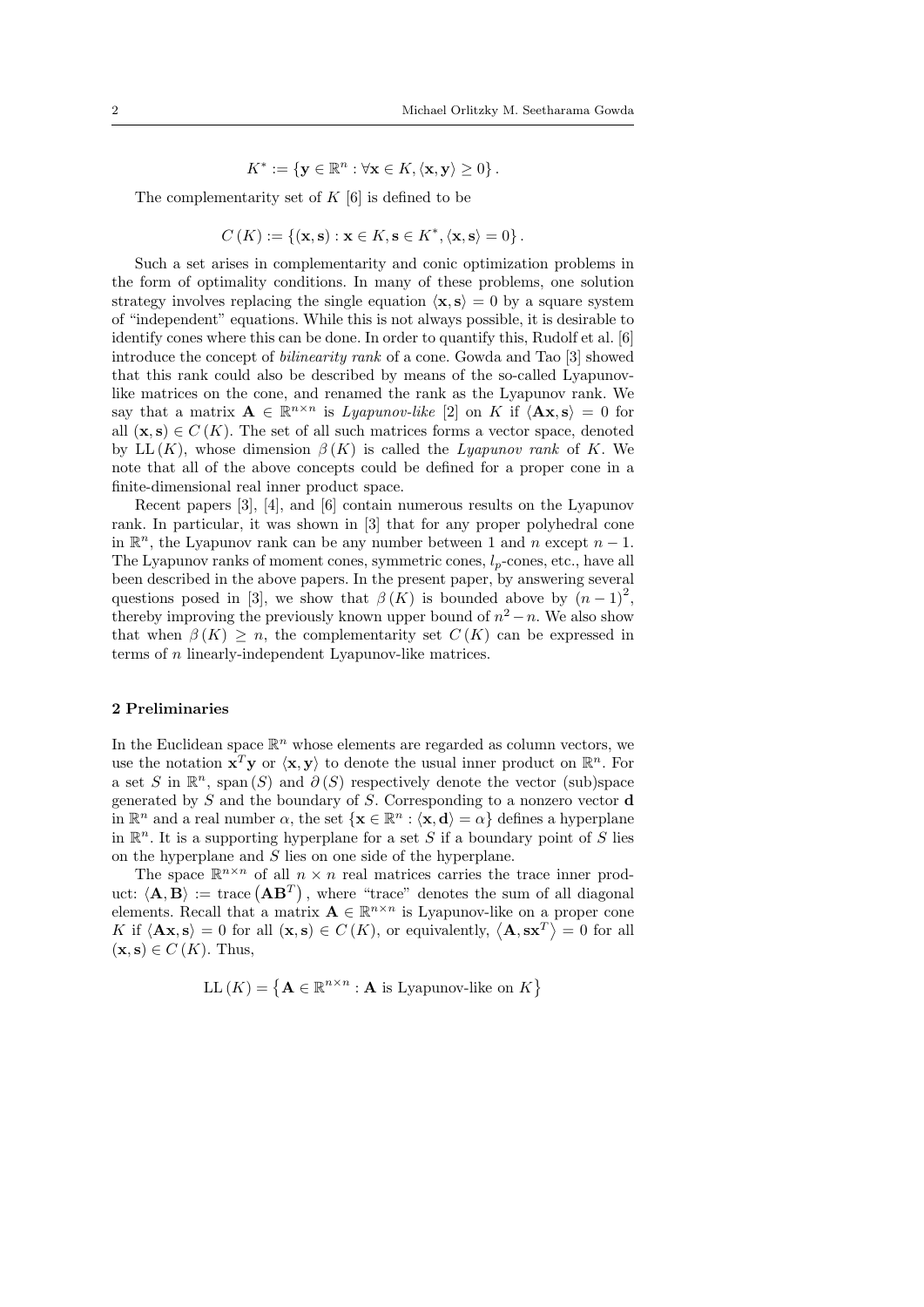is nothing but the orthogonal complement of span  $({\{sx^T : (x, s) \in C(K)\}})$ . As  $\beta(K) = \dim (LL(K))$  by definition, we have the co-dimension formula [6]:

$$
\beta(K) = n^2 - \dim\left(\text{span}\left(\left\{\mathbf{s}\mathbf{x}^T : (\mathbf{x}, \mathbf{s}) \in C(K)\right\}\right)\right) \tag{1}
$$

## 3 Perfect cones

We say that a proper cone K in  $\mathbb{R}^n$  is perfect [3] if its complementarity set  $C(K)$  can be expressed in terms of n linearly-independent Lyapunov-like matrices; that is,

$$
C(K) = \{ (\mathbf{x}, \mathbf{s}) : \mathbf{x} \in K, \mathbf{s} \in K^*, \langle \mathbf{A}_i \mathbf{x}, \mathbf{s} \rangle = 0, i = 1, 2, ..., n \},\qquad(2)
$$

where  $\mathbf{A}_1, \mathbf{A}_2, \ldots, \mathbf{A}_n$  are linearly-independent Lyapunov-like matrices on K.

Known examples include the nonnegative orthant  $\mathbb{R}^n_+$  (which can be seen by taking  $A_i$  to be the diagonal matrix with 1 in its  $(i, i)$  slot and zeros elsewhere) and all symmetric cones [3]. These cones are considered "good" from a linear (conic) programming perspective as they admit polynomial algorithms. Thus, one hopes to seek similar "good" cones among perfect cones. This leads to the question of characterizing perfect cones (which was raised in [3]). To answer this, we have the following result.

**Theorem 1** For a proper cone K in  $\mathbb{R}^n$ , the following are equivalent:

- (i)  $\beta(K) \geq n$ .
- (ii) The identity matrix can be written as a linear combination of n linearlyindependent Lyapunov-like matrices.
- $(iii)$  K is perfect.

*Proof* (i)  $\implies$  (ii): Suppose  $m = \beta(K) \geq n$ . As I (the identity matrix) is a nonzero Lyapunov-like matrix, we can extend  $\{I\}$  to a basis  $\{I, A_2, \ldots, A_m\}$ of LL  $(K)$ . Then the equality  $\mathbf{I} = \mathbf{I} + 0\mathbf{A}_2 + \cdots + 0\mathbf{A}_n$  proves  $(ii)$ .

 $(ii) \implies (iii)$ : Let **I** be a linear combination of *n* linearly-independent Lyapunov-like matrices  $A_1, A_2, \ldots, A_n$  and let

$$
E(K) := \{(\mathbf{x}, \mathbf{s}) : \mathbf{x} \in K, \mathbf{s} \in K^*, \langle \mathbf{A}_i \mathbf{x}, \mathbf{s} \rangle = 0, i = 1, 2, \dots, n\},\
$$

which is the right-hand side of  $(2)$ . We show that K is perfect by proving  $C(K) = E(K)$ .

Suppose that  $(x, s) \in C(K)$ . Then by definition,  $\langle Ax, s \rangle = 0$  for every Lyapunov-like matrix **A**. Since each  $\mathbf{A}_i$  is Lyapunov-like, we have  $\langle \mathbf{A}_i \mathbf{x}, \mathbf{s} \rangle = 0$ for  $i = 1, 2, \ldots, n$  and thus  $(\mathbf{x}, \mathbf{s}) \in E(K)$ . So,  $C(K) \subseteq E(K)$ .

To see the reverse inclusion, let  $({\bf x},{\bf s}) \in E(K)$  so that  $\langle {\bf A}_i {\bf x},{\bf s} \rangle = 0$  for  $i = 1, 2, \ldots, n$ . Since **I** can be written as a linear combination of the  $A_i$ , we have  $\langle \mathbf{I} \mathbf{x}, \mathbf{s} \rangle = 0$ . In other words,  $(\mathbf{x}, \mathbf{s}) \in C(K)$ . So we have  $E(K) \subseteq C(K)$ as well.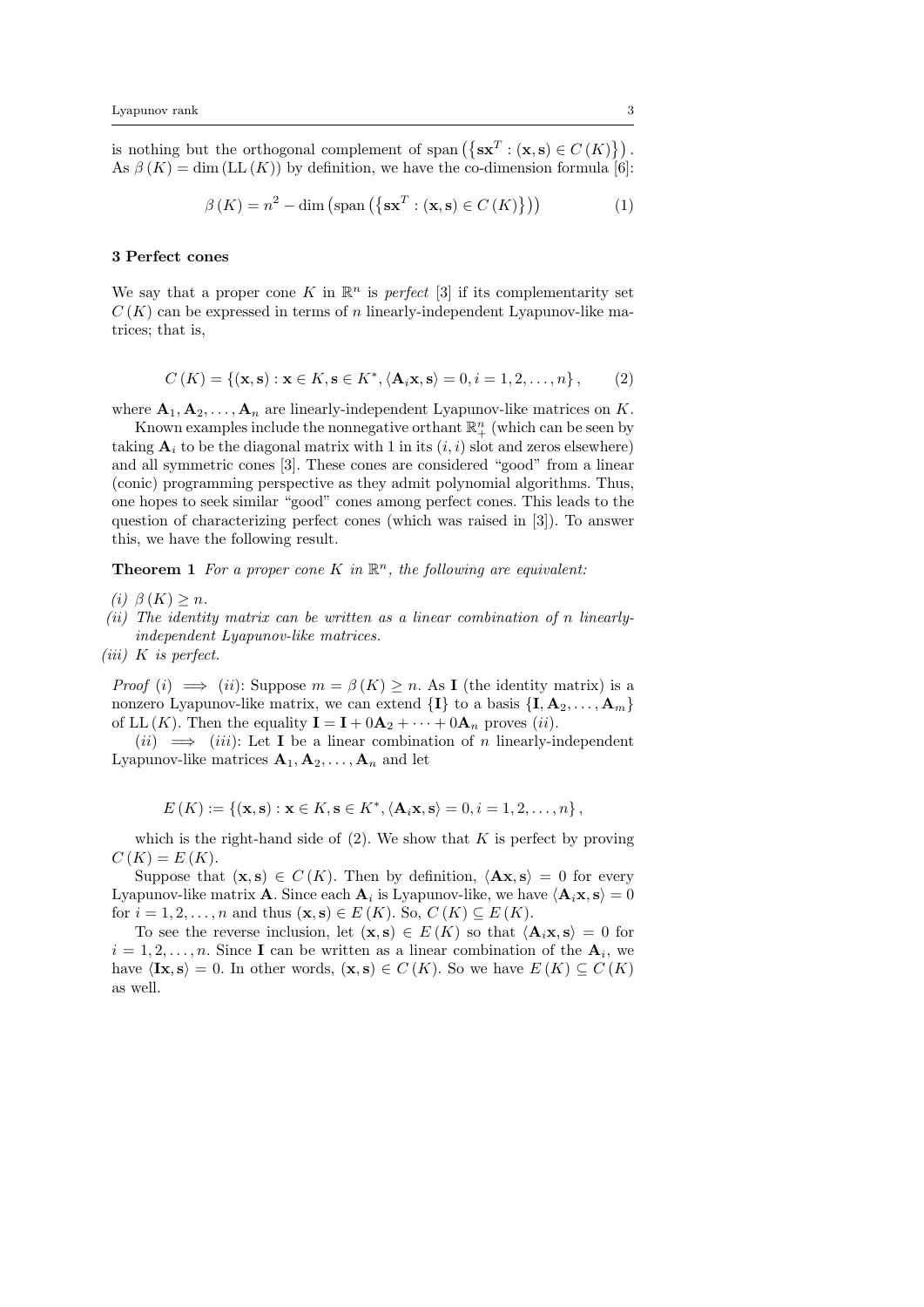$\Box$ 

It follows that  $C(K) = E(K)$  and that K is perfect.

The implication  $(iii) \implies (i)$  is obvious from the definition of a perfect cone, because there exist at least  $n$  linearly-independent Lyapunov-like matrices on K.

Remark 1 When  $\beta(K) = n$ , I is a linear combination of any n linearlyindependent Lyapunov-like matrices (as there are exactly  $n$  objects in any basis of LL  $(K)$ ). This need not happen when  $\beta(K) > n$ : while I can always be expressed as a linear combination of some n linearly-independent Lyapunovlike matrices, one could construct a basis of  $LL(K)$  such that I can never be expressed as a linear combination of  $n$  linearly-independent Lyapunov-like matrices from this basis. This can be seen as follows. With  $m = \beta(K) > n$ , consider a basis of  $LL(K)$  of the form  $\{I, A_2, \ldots, A_m\}$ . Then

$$
\{{\mathbf I}+{\mathbf A}_2+\cdots+{\mathbf A}_m,{\mathbf A}_2,\ldots,{\mathbf A}_m\}
$$

is also basis such that  $\mathbf I$  is not a linear combination of  $n$  objects in this basis.

This raises an interesting problem: Given a basis of  $LL(K)$  whose rank is more than  $n$ , find a necessary and sufficient condition for the identity matrix to be a linear combination of  $n$  elements of the basis.

## 4 An improved upper bound for  $\beta(K)$

As mentioned previously, it was shown in [3] that  $\beta(K) \leq n^2 - n$ . The problem of improving this bound (or potentially determining the best bound) was raised in [3]. Towards this, we prove the following result.

**Theorem 2** For every proper cone K in  $\mathbb{R}^n$  with  $n \geq 3$ ,

$$
1 \le \beta(K) \le (n-1)^2. \tag{3}
$$

The proof of this theorem relies on the following lemmas.

**Lemma 1** Let K be a proper cone in  $\mathbb{R}^n$ . Then, for any nonzero  $\mathbf{x} \in \partial(K)$ , there exists a nonzero  $\mathbf{s} \in \partial(K^*)$  such that  $(\mathbf{x}, \mathbf{s}) \in C(K)$ . Similarly, for any  $\mathbf{s} \in \partial(K^*)$ , there exists a nonzero  $\mathbf{x} \in \partial(K)$  such that  $(\mathbf{x}, \mathbf{s}) \in C(K)$ .

This is a known result: see [7], Lemma 3.

While the following result may be known, for lack of precise reference, we offer a proof.

**Lemma 2** Suppose K is a proper cone in  $\mathbb{R}^n$ , with  $n \geq 2$ , whose boundary is contained in a finite union of proper subspaces. Then, K is polyhedral.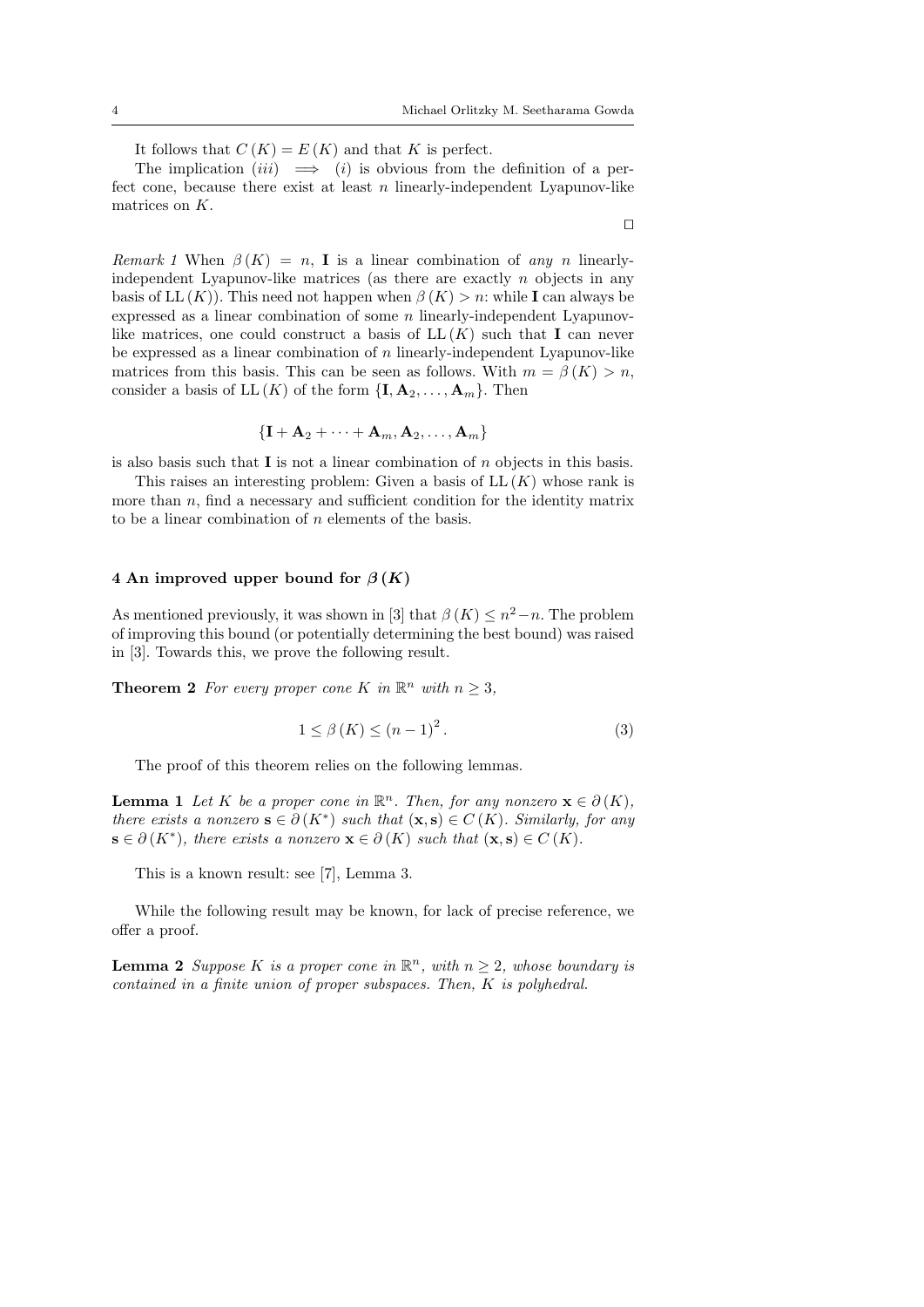Proof Without loss of generality, we assume that the proper subspaces are of dimension  $n-1$ . Among these  $(n-1)$ -dimensional subspaces, some may be non-supporting hyperplanes. We prove the result by induction on the number such hyperplanes. Let  $\partial(K) \subseteq \bigcup_{i=1}^{N} H_i$ , where

$$
H_i := \{ \mathbf{x} \in \mathbb{R}^n : \langle \mathbf{x}, \mathbf{z}_i \rangle = 0 \}
$$

with  $z_i \neq 0$  for all i. Denote the left and right half-planes of  $H_i$  by  $L_i =$  $\{ \mathbf{x} \in \mathbb{R}^n : \langle \mathbf{x}, \mathbf{z}_i \rangle \leq 0 \}$  and  $R_i = \{ \mathbf{x} \in \mathbb{R}^n : \langle \mathbf{x}, \mathbf{z}_i \rangle \geq 0 \}$  respectively.

We first consider the base case when there are no non-supporting hyperplanes among these  $H_i$ . This means that every  $H_i$  is a supporting hyperplane. Without loss of generality, let  $K \subseteq L_i$  for all i. Now consider the polyhedral cone  $C := \bigcap_{i=1}^{N} L_i$  which contains K. We claim that  $K = C$ . Assume the contrary that  $K \neq C$ . As  $n \geq 2$ , every interior point of a proper cone is the convex combination of two boundary points. We may therefore assume that there is a  $p \in \partial(C)$  such that  $p \notin K$ . Let  $q \in \text{int}(K) \subseteq \text{int}(C)$ . From convex analysis [5] we know that the line segment  $(p, q] \subset \text{int}(C)$  and there exists  $\mathbf{r} \in (\mathbf{p}, \mathbf{q}]$  which lies on the boundary of K.

By our assumption on the boundary points of K, r belongs to, say,  $H_1$ . As  $K \subseteq L_i$  for all i, we see that  $\mathbf{r} \in \partial(C)$ . This clearly contradicts the fact that  $(p, q] \in \text{int}(C)$ . Thus,  $K = C$ , proving the polyhedrality of K in the base case.

Now suppose that among  $H_i$ ,  $i = 1, 2, ..., N$ , there is a non-supporting hyperplane, say,  $H_N$ . This means that the sets  $K \cap \text{int}(L_N)$  and  $K \cap \text{int}(R_N)$ are both nonempty. Let  $K_1 := K \cap L_N$  and  $K_2 := K \cap R_N$ . Clearly, both  $K_1$  and  $K_2$  are proper cones in  $\mathbb{R}^n$  and  $K = K_1 \cup K_2$ . Now, as  $\partial(K_1) \subseteq$  $\partial(K) \cup \partial(L_N)$ , we see that the boundary of  $K_1$  is contained in the union of a finite number of  $n-1$  dimensional subspaces, but now with a fewer nonsupporting hyperplanes  $(H_N)$  has become a supporting hyperplane for  $K_1$ ). By our induction hypothesis,  $K_1$  is polyhedral. Similarly,  $K_2$  is polyhedral. Let  $K_1 = \text{convcone}(\{\mathbf{x}_1, \mathbf{x}_2, \dots, \mathbf{x}_l\})$  be the convex conic hull of  $\{\mathbf{x}_1, \mathbf{x}_2, \dots, \mathbf{x}_l\}$ , and let  $K_2 = \text{convcone}(\{\mathbf{y}_1, \mathbf{y}_2, \dots, \mathbf{y}_k\})$ . As  $K = K_1 \cup K_2$  is convex, we have

$$
K = \text{convcone}\left(\{\mathbf{x}_1, \mathbf{x}_2, \ldots, \mathbf{x}_l, \mathbf{y}_1, \mathbf{y}_2, \ldots, \mathbf{y}_k\}\right).
$$

Hence,  $K$  is polyhedral.

 $\Box$ 

*Proof of Theorem 2* Let K be a proper cone in  $\mathbb{R}^n$  with  $n \geq 3$ .

When K is polyhedral, Gowda and Tao [3] have shown that  $\beta(K) \leq n$ . As  $n \leq (n-1)^2$  for  $n \geq 3$ , we have (3) in this case. Hence from now on, we assume that K is non-polyhedral and that  $n \geq 3$ . Our proof consists of showing that there are at least  $2n - 1$  linearly-independent matrices of the form  $sx^T$ with  $(x, s) \in C(K)$ ; then, the codimension formula (1) yields (3).

Now, since K is proper, its interior is non-empty. Thus, span  $(\partial(K))$  = span  $(K) = \mathbb{R}^n$ . Hence, there exist n linearly-independent vectors on the boundary of K. There also exists an isomorphism of  $\mathbb{R}^n$  mapping these n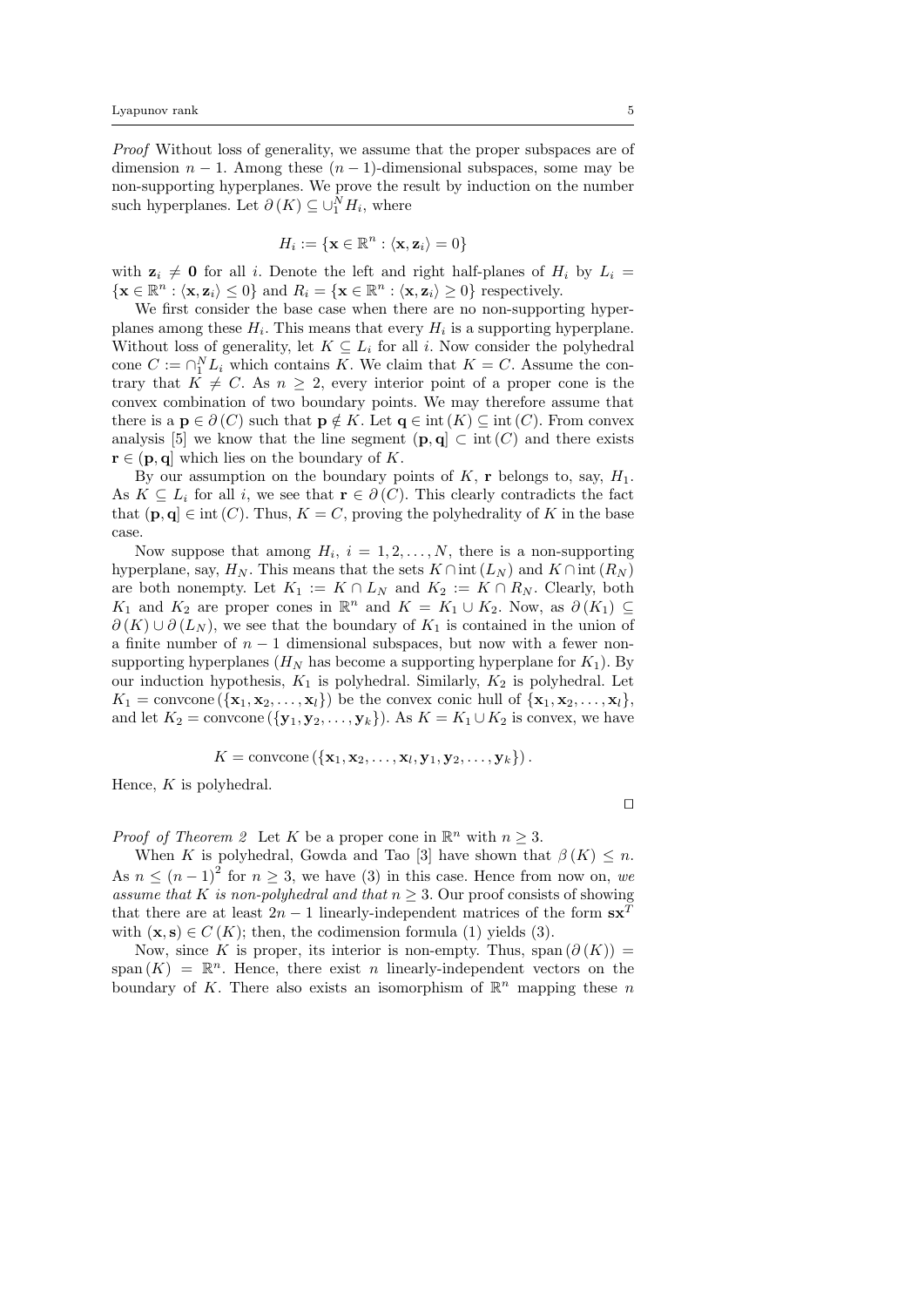vectors to the standard basis  $e_1, e_2, \ldots, e_n$ . Since the Lyapunov rank is invariant under an isomorphism, without loss of generality we can suppose that the vectors  $e_1, e_2, \ldots, e_n$  lie on the boundary of K.

Since each  $e_i$  lies on the boundary of K, by Lemma 1, there exists a nonzero  $\mathbf{s}_i$  such that  $(\mathbf{e}_i, \mathbf{s}_i) \in C(K)$ .

Our goal now is to find  $(\mathbf{v}_i, \mathbf{w}_i) \in C(K)$ ,  $i = 1, 2, ..., n-1$  so that the set

$$
\left\{ \mathbf{s}_{i} \mathbf{e}_{i}^{T} : i = 1, 2, ..., n \right\} \cup \left\{ \mathbf{w}_{i} \mathbf{v}_{i}^{T} : i = 1, 2, ..., n - 1 \right\}
$$
(4)

is linearly-independent in  $\mathbb{R}^{n \times n}$ , thus giving us the desired  $2n - 1$  linearlyindependent matrices of the form  $\mathbf{s} \mathbf{x}^T$  with  $(\mathbf{x}, \mathbf{s}) \in C(K)$ .

Note that  $\left\{ \mathbf{s}_i \mathbf{e}_i^T : i = 1, 2, ..., n \right\}$  is a linearly-independent set in  $\mathbb{R}^{n \times n}$ , as the *i*th column of  $\mathbf{s}_i \mathbf{e}_i^T$  is  $\mathbf{s}_i \neq \mathbf{0}$  and the other columns are zero.

To construct  $(\mathbf{v}_i, \mathbf{w}_i) \in C(K)$ , we proceed as follows. K is a non-polyhedral proper cone, so  $K^*$  is also a non-polyhedral proper cone. By Lemma 2, the boundary of  $K^*$  is not contained in  $\cup_{i=1}^n$  span  $(\{\mathbf{s}_i\})$ . We can therefore find a nonzero  $\mathbf{w}_1$  on the boundary of  $K^*$  with

$$
\mathbf{w}_1 \notin \bigcup_{i=1}^n \text{span}(\{\mathbf{s}_i\})\,.
$$

By an application of Lemma 1, we can then find a nonzero  $\mathbf{v}_1 \in \partial(K)$  such that  $(\mathbf{v}_1, \mathbf{w}_1) \in C(K)$ . We claim that the set

$$
\left\{ \mathbf{s}_{i}\mathbf{e}_{i}^{T}:i=1,2,\ldots,n\right\} \cup\left\{ \mathbf{w}_{1}\mathbf{v}_{1}^{T}\right\}
$$

is linearly-independent in  $\mathbb{R}^{n \times n}$ . If this were not true, as the first set above is linearly-independent,  $\mathbf{w}_1 \mathbf{v}_1^T$  must be a linear combination of  $\mathbf{s}_i \mathbf{e}_i^T$ ,  $i =$  $1, 2, \ldots, n$ . Since any linear combination of  $\mathbf{s}_i \mathbf{e}_i^T$ ,  $i = 1, 2, \ldots, n$ , is a matrix whose columns are multiples of  $s_i$ , this would mean that  $w_1$  is a multiple of some  $s_i$ , contradicting our choice of  $w_1$ . We thus have our claim.

To proceed with the induction, assume the existence of  $(\mathbf{v}_i, \mathbf{w}_i) \in C(K)$ ,  $i = 1, 2, \ldots, m$  for  $1 \leq m < n - 1$  such that the set

$$
\left\{\mathbf{s}_i\mathbf{e}_i^T:i=1,2,\ldots,n\right\}\cup\left\{\mathbf{w}_i\mathbf{v}_i^T:i=1,2,\ldots,m\right\}
$$

is linearly-independent in  $\mathbb{R}^{n \times n}$ . We will construct a new pair  $(\mathbf{v}_{m+1}, \mathbf{w}_{m+1})$ with the same property. Let  $H_i := \text{span}(\{\mathbf{s}_i, \mathbf{w}_1, \mathbf{w}_2, \dots, \mathbf{w}_m\})$ . As  $K^*$  is a non-polyhedral proper cone, its boundary cannot be contained in the union  $\cup_{i=1}^n H_i$  by Lemma 2. Thus, there exists a vector  $\mathbf{w}_{m+1} \in \partial(K^*)$  such that

$$
\mathbf{w}_{m+1} \notin \bigcup_{i=1}^{n} H_i.
$$

(Note that this argument works only when  $m < n - 1$ . When  $m = n - 1$ , each  $H_i$  is equal to  $\mathbb{R}^n$ , and clearly no such  $\mathbf{w}_{m+1}$  can be found: the subspaces  $H_i$  are not proper, and the lemma does not apply.)

Now by an application of Lemma 1, we obtain a  $\mathbf{v}_{m+1}$  corresponding to  $\mathbf{w}_{m+1}$  such that  $(\mathbf{v}_{m+1}, \mathbf{w}_{m+1}) \in C(K)$ .

We next claim that